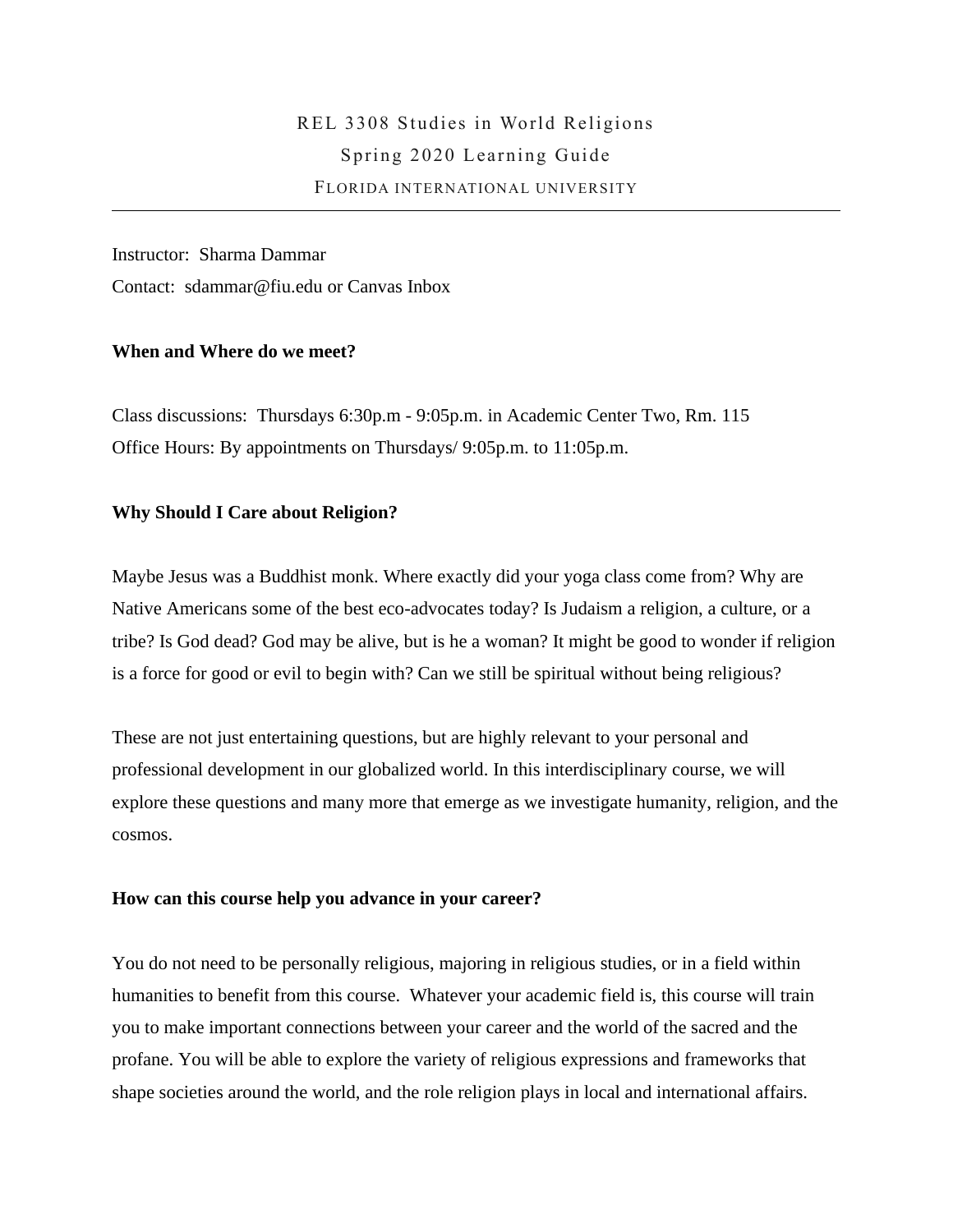Religious literacy will greatly impact our ability to understand personal and social motivations behind financial decisions, political engagement, science and technological advancement, environmental and migration policies, family planning, diet and food production, gender relations, war and terrorist attacks, and more. Whether you notice or not, religion is a universal phenomenon that continues to transform and be transformed by our societies.

Our approach is interdisciplinary, which means you will be critically reflecting from many fields of study such as philosophy, psychology, cultural studies, history, economics, gender studies, among others. This enhances your ability to think critically, communicate effectively, respond sensitively, collaborate with others and creatively resolve conflict.

# **How will you succeed in this course?**

**Examinations (50%):** Exam #1 (25%) Exam #2 (25%)

**Assignments (50%):** Comparative Reaction Paper on Indigenous Religions & New Religious Movements (25%) Religious Visitation Paper (25%)

**Extra Credit:** 5 points

# **Required Text**



Anthology of World Religions: Sacred Texts and Contemporary Perspectives

ISBN-13: 978-0195332360 ISBN-10: 0195332369

*\* Other reading materials will be provided by the instructor. Scantron forms, #2 pencils and a usb flash drive are required for this course.*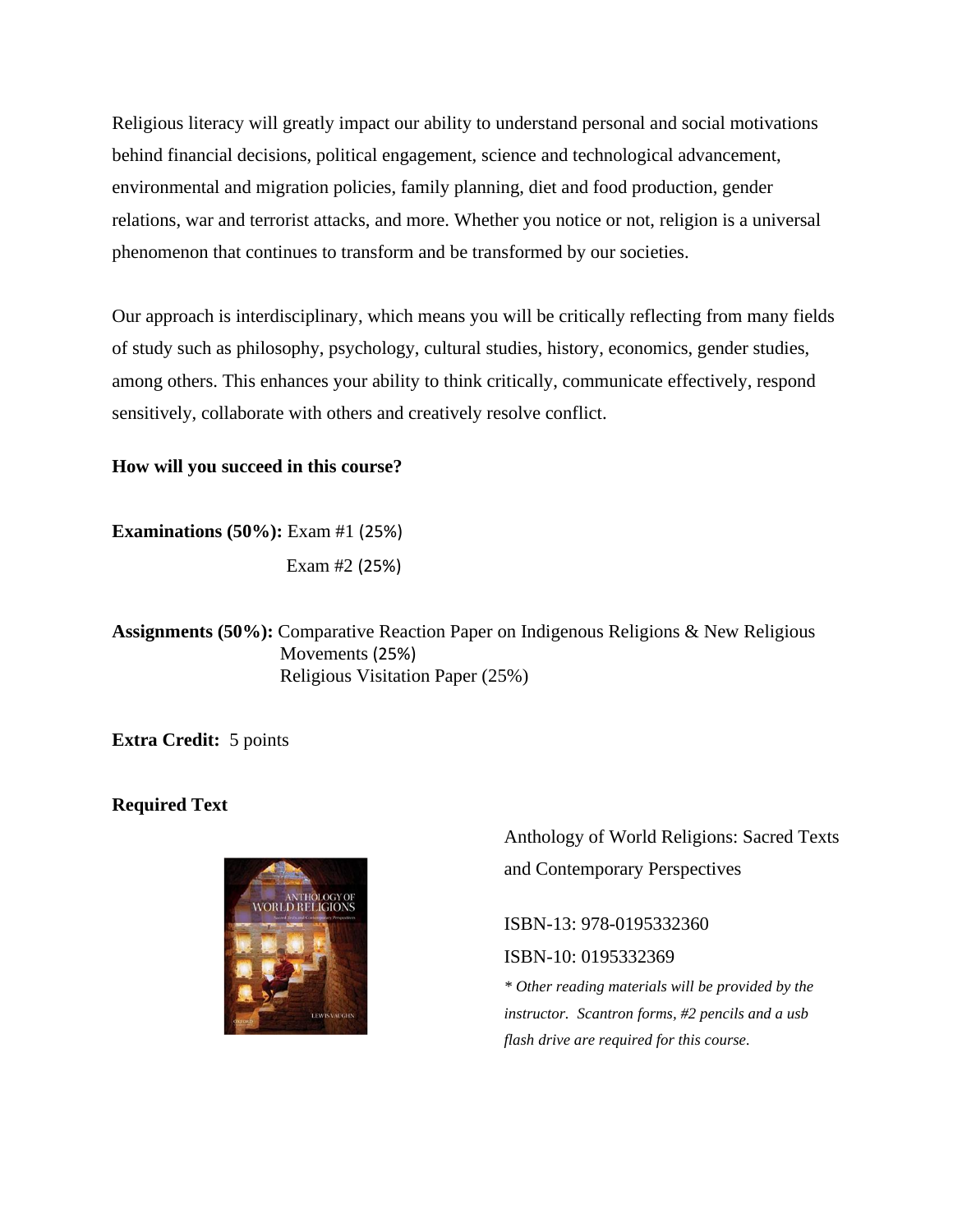# **Course breakdown**

| Course<br>Landmarks    | Items | Points | Percentage of final<br>Grade |
|------------------------|-------|--------|------------------------------|
| <b>Academic Papers</b> | 2     | 200    | 50                           |
| Examinations           | 2     | 200    | 50                           |
| Total                  |       |        | 100%                         |

There will be **two exams**, a **religious visitation paper,** and a **comparative reaction paper on Indigenous Religions & New Religious Movements** where each is worth <sup>1</sup>/4 of your final grade. Examinations will entail multiple choice questions and essay questions. The religious visitation paper and the comparative reaction paper are mandatory as this course has a writing requirement. Extra credit is optional and can only elevate the final grade by 5 points.

| Coursework                         | <b>Total Points</b> | Percentage of Final Grade |
|------------------------------------|---------------------|---------------------------|
| Exam $#1$                          | 100                 | 25%                       |
| Exam $#2$                          | 100                 | 25%                       |
| <b>Comparative Reaction Paper:</b> |                     |                           |
| Indigenous Religions $\&$          |                     |                           |
| New Religious Movements            | 100                 | 25%                       |
| <b>Religious Visitation Paper</b>  | 100                 | 25%                       |

## Grading Scale

| A         | $\equiv$ | $95 - 100$   |
|-----------|----------|--------------|
| $A -$     | $\equiv$ | $90 - 94.99$ |
| $B+$      | $\equiv$ | $87 - 89.99$ |
| B         | $\equiv$ | $83 - 86.99$ |
| $B -$     | $\equiv$ | $80 - 82.99$ |
| $C_{\pm}$ | $\equiv$ | $77 - 79.99$ |
| C         | $=$      | $70 - 76.99$ |
| D         | $\equiv$ | $60 - 69.99$ |
| F         | $=$      | below 60     |

## **Examination Policy**

Exams will cover material from lectures as well as from the assigned textbook. In order to obtain a good grade on exams students need to read and understand material from the chapters of the assigned textbook. It is the student's duty to contact the professor if he/she needs to make up an exam. Make-up exams will only be approved by the discretion of the professor. Students will only be able to take a make-up exam due to legitimate reasons. In order to take a make-up exam, students must provide proper documentation as to why he/she missed the scheduled exam. There are no make-ups if you miss Exam #2 unless there is/was a true emergency that restricted you from taking it. In other words, if you are absent, you will not be able to take Exam #2 which will result in a failing grade.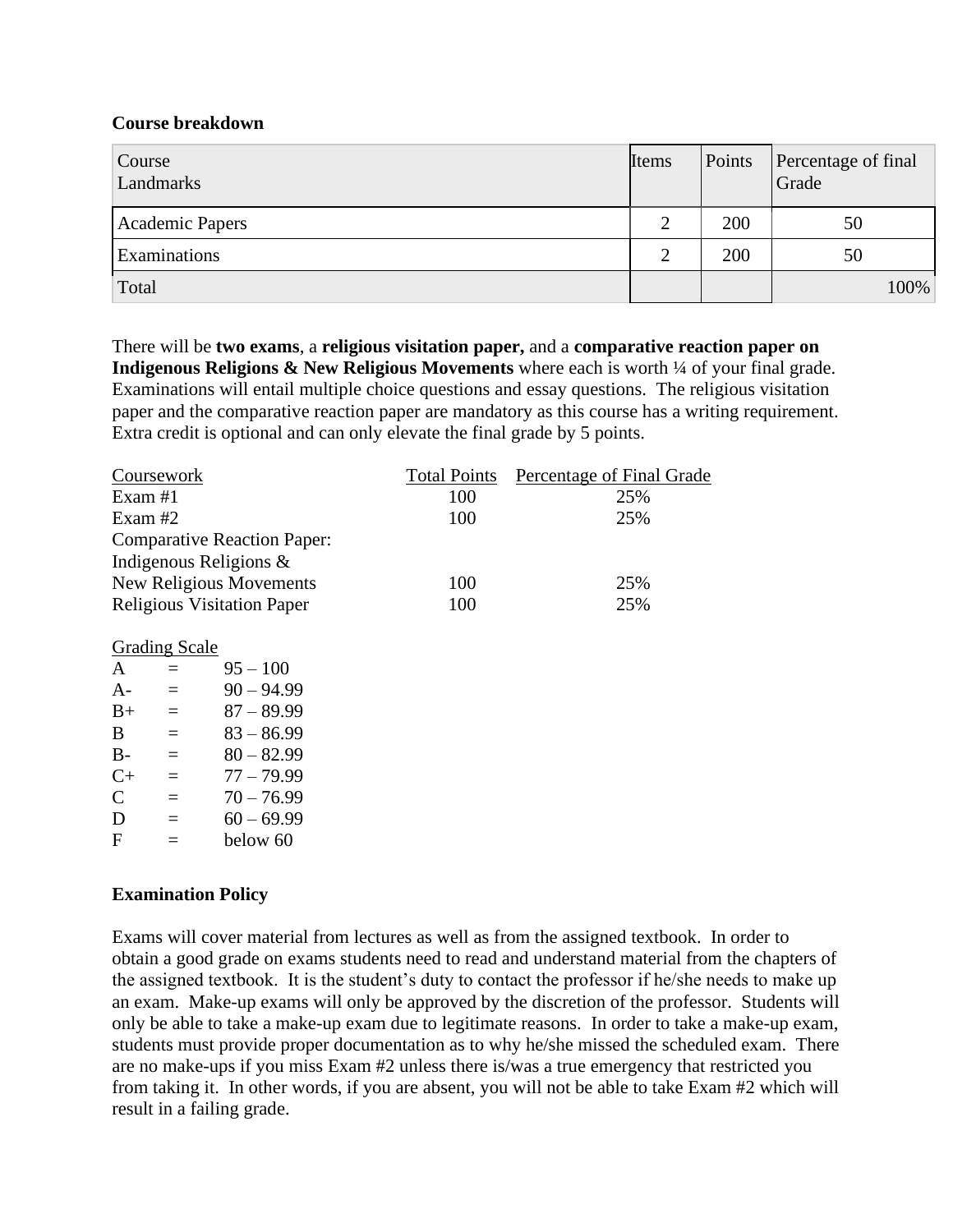## **Goals**

- Analyze and interpret the universal dimensions of the sacred.
- Discover the relevance and practice of religion in everyday life.
- Recognize the academic impact of religion as an interdisciplinary field.
- Identify the role of religion as a transformational force for the self and society.
- Develop a critical and open-minded approach to religion that questions assumptions.
- Explore religion as a platform that increases civic engagement and global awareness.

## **Objectives**

- 1. Understanding the complexity of the definitions of religion and secularization.
- 2. Recognize the strength of utilizing different approaches, theories, and methodologies to better understand the universal forms of religious experience and expression such as sacred symbols, rituals, myths, scriptures, ethics, and communities.
- 3. Identify religious themes and patterns that shape our everyday life.
- 4. Analyze a wide range of religious beliefs and practices as an avenue for better understanding religion in our individual, cultural, economic, and political contexts.
- 5. Critically engage the issue of religious diversity and dialogue in national and international context.
- 6. Reflect upon and enhance student's potential for moral agency and compassion.

#### **Gordon Rule Requirement**

As this is a Gordon Rule course, students will be required to write a minimum of two major assignments. Each paper will be at least 1500-2000 words and will be submitted through Turnitin. All source material must be cited correctly using MLA Style and long quotes should be avoided. Please be aware that papers with an originality score of over 35% similarity will be subject to additional scrutiny and may incur additional penalties, up to and including receiving an F (0 points). A grade of "C" or higher must be earned to receive credit for this course.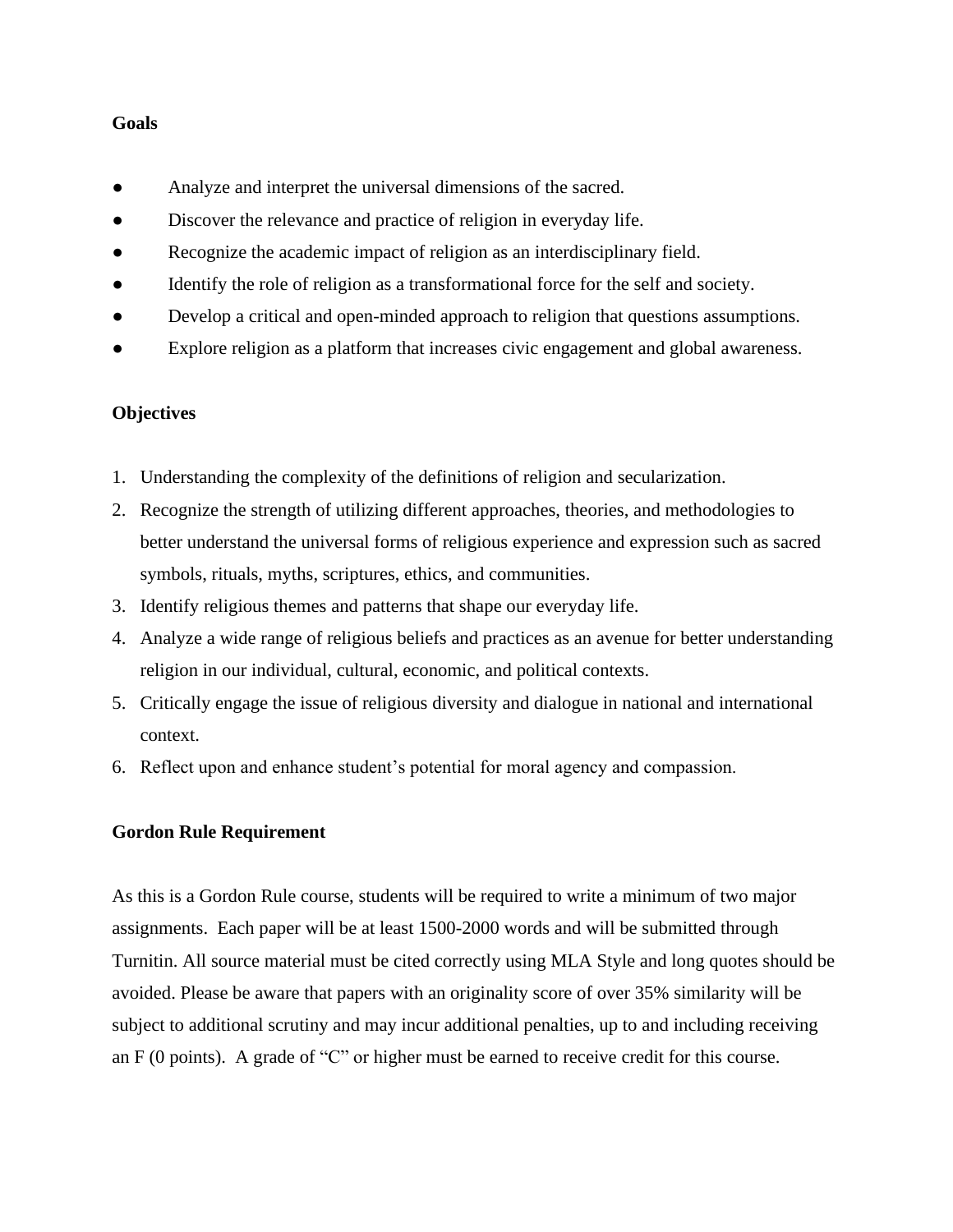## **Global Learning Objectives**

As a Global Learning course, students will be meet the following objectives through text readings, assignments, and class discussions:

1. Students will be able to analyze topics in the field of religious studies from multiple perspectives.

2. Students will be able to assess how global issues and trends are interrelated with the development and practice of religions

3. Students will be able to demonstrate willingness to think creatively about religious issues in the contemporary world.

#### **Plagiarism**

Do you know what plagiarism is? Avoid the pitfalls of plagiarism by asking me, a representative from the writing center or our library to explain. Many students end up plagiarizing material because they do not know what it entails. In short, plagiarism, or attempting to pass off another's work as your own, falls into three different categories:

1. A written work that is entirely stolen from another source;

- 2. Using quotations from another source without properly citing them; and
- 3. Paraphrasing from another source without proper citations.

Students are expected to understand the definition of plagiarism. See the University Code of Academic Integrity at http://www.fiu.edu/~oabp/misconductweb/2codeofacainteg.htm if you need further clarification. Offenders will receive a grade of F (0 points) for the plagiarized assignment, and possibly for the course. Please be aware: Previously submitted papers are not allowed, even if it is your own work and even if you are retaking this class. You may not "reuse" papers.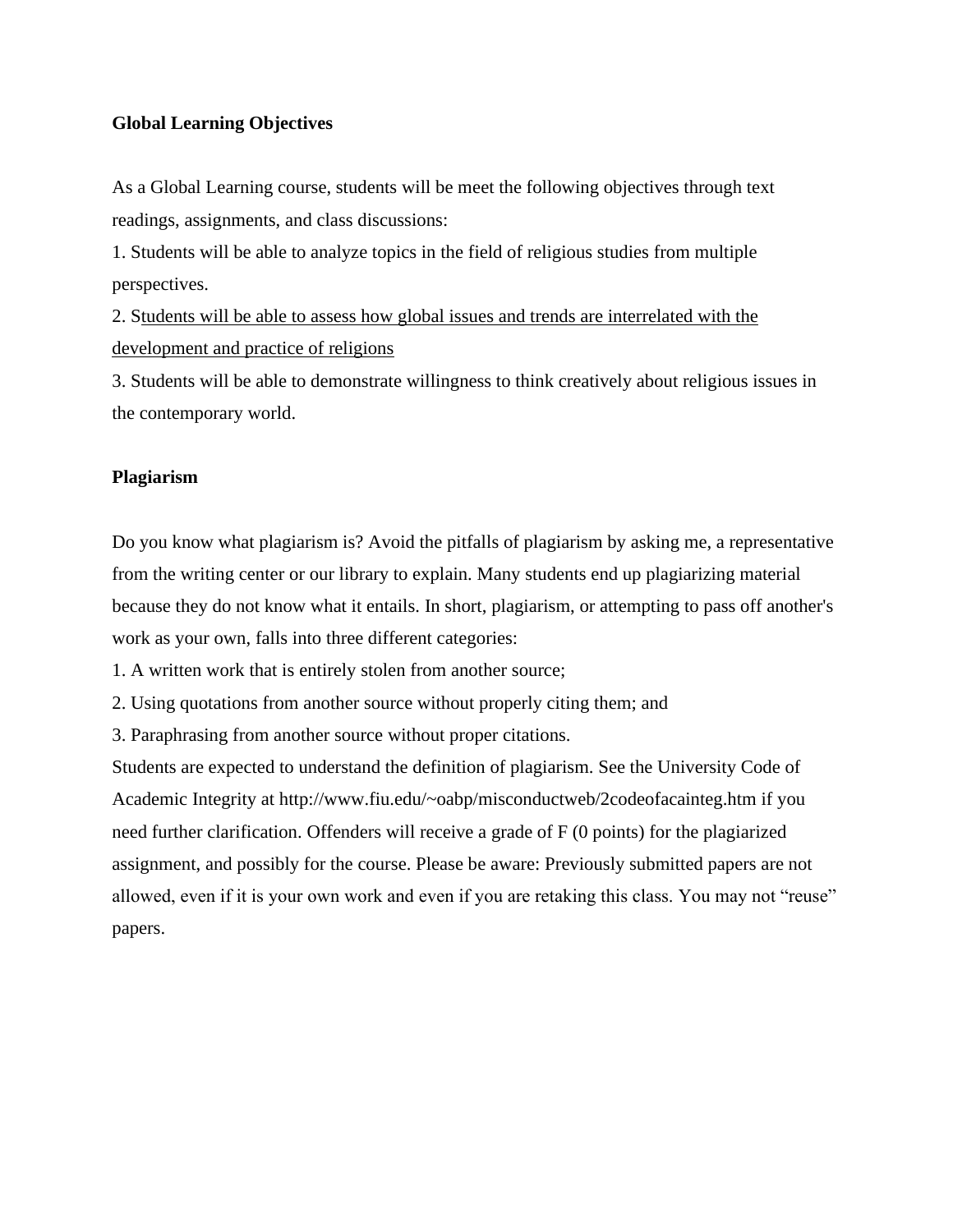## **Course Policies**

- 1. Read each assignment prior to the date on which it is scheduled to be discussed. Students are expected to complete the required reading for each session and formulate Discussion Points concerning the readings to facilitate class discussion.
- 2. Take exams and turn in assignments at the scheduled times.
- 3. Be on time, if student must arrive late or leave early, he /she should be courteous and observe silence.
- 4. Be respectful of the beliefs of others. This is of utmost importance in a world religions class.
- 5. Know and abide by FIU's Student Conduct and Honor Code. Cheating and plagiarizing will result in an "F" for this course.
- 6. Turn off all cellular phones. Texting is not permitted in class.
- 7. The use of any recording device (visual and/or audio) is prohibited.
- 8. Silence is golden when your professor/classmate is speaking. Essentially, one individual at a time has the right to speak unless otherwise instructed by your professor.
- 9. Disrespectful behavior (sleeping, using headphones as well as using electronic devices to oppose academic purposes, verbal disruption, and physical disruption) is unacceptable and may result in removal from the classroom/course.
- 10. Physical contact with your professor is forbidden such as hugs, handshakes, etc.

**NOTE:** This syllabus is subject to change at the discretion of the professor. Changes will be announced in a fair and timely fashion. Assignments, homework, exams and reviews will be adapted for the benefit of the student; students will always know of any changes ahead of time. Always stay in contact with another student (group member) to keep up with any potential changes or modifications to our class as we progress through the semester, especially if you are not sure, were absent, or were late. Check the inbox of your student email account daily for possible course updates.